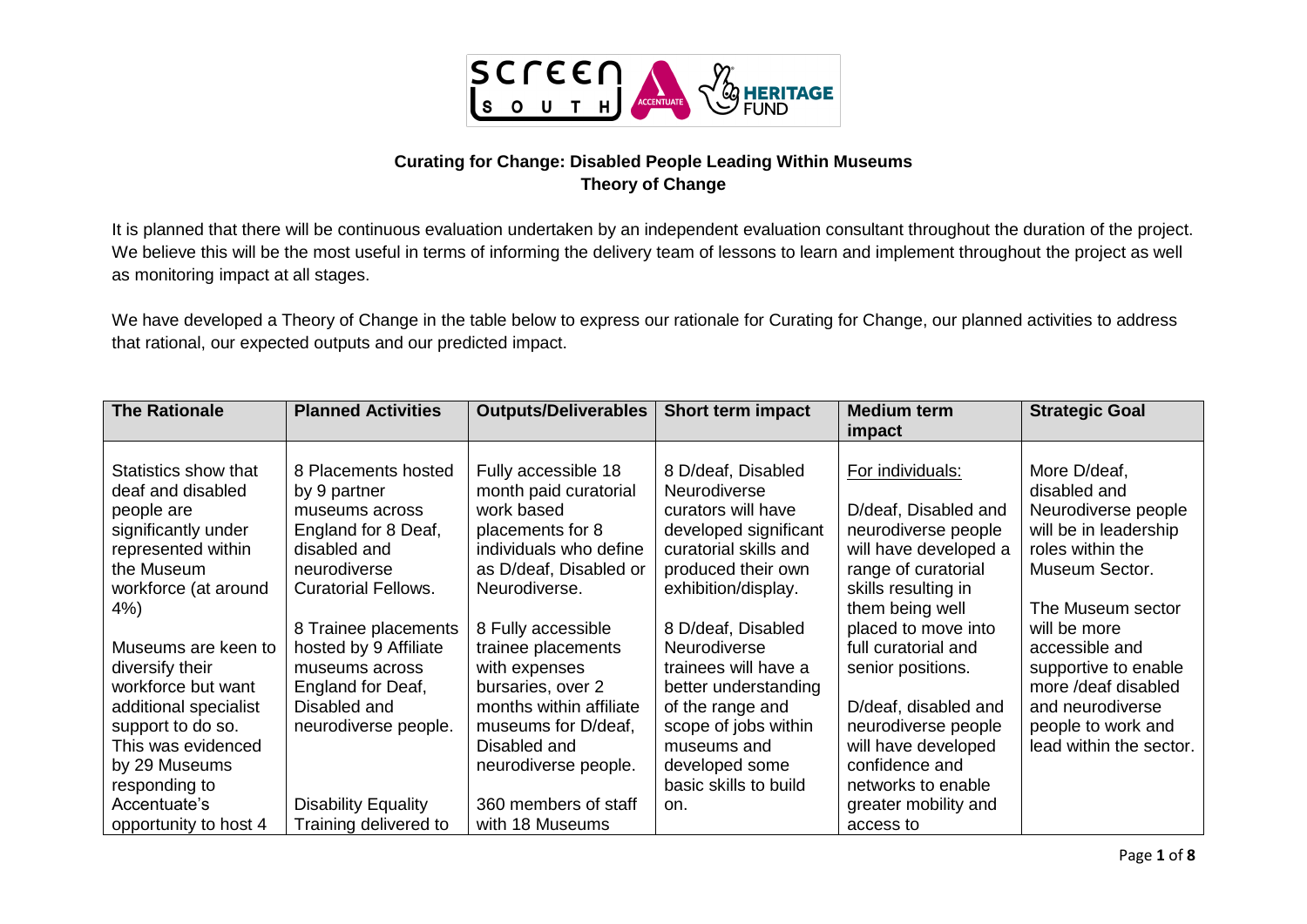| <b>The Rationale</b>    | <b>Planned Activities</b> | <b>Outputs/Deliverables</b> | <b>Short term impact</b>       | <b>Medium term</b>            | <b>Strategic Goal</b> |
|-------------------------|---------------------------|-----------------------------|--------------------------------|-------------------------------|-----------------------|
|                         |                           |                             |                                | impact                        |                       |
| placements as part of   | museum partners           | receive Disability          | Museum staff will              | opportunities across          |                       |
| the Curating for        | and affiliates.           | <b>Equality Training.</b>   | have developed skills          | institutions.                 |                       |
| Change programme.       |                           |                             | and knowledge about            |                               |                       |
|                         |                           |                             | removing barriers for          | D/deaf, disabled and          |                       |
| Many deaf and           | Peer to Peer              |                             | D/deaf and disabled            | neurodiverse people           |                       |
| disabled people are     | mentoring network         |                             | people and shared              | will understand their         |                       |
| freelancers and         | established for           | A cohort of 8               | this knowledge within          | leadership potential          |                       |
| therefore have limited  | <b>Curatorial Fellows</b> | <b>Curatorial Fellows</b>   | their organisations.           | and will be confident         |                       |
| access and funds to     |                           | established to provide      |                                | in applying for               |                       |
| enable career           |                           | Peer to Peer                | <b>Curatorial Fellows will</b> | leadership roles.             |                       |
| development.            |                           | mentoring building a        | develop confidence             |                               |                       |
|                         |                           | network across 8            | and build networks             | <b>Executive leaders</b>      |                       |
| Of the deaf and         |                           | locations.                  | across a range of              | and curatorial staff          |                       |
| disabled people         |                           |                             | partner museums.               | will have learnt new          |                       |
| Accentuate surveyed     |                           | NVQ and modular             |                                | skills about how to           |                       |
| currently working in    | Peer to Peer              | learning or one to one      |                                | support deaf ad               |                       |
| Museums, 33% felt       | mentoring network         | mentoring for               | <b>Curatorial Fellows will</b> | disabled employees            |                       |
| there were not career   | established for           | <b>Curatorial Fellows</b>   | have obtained a                | and make working              |                       |
| progression routes      | partner museums           |                             | qualification or had           | environments more             |                       |
| available to them.      | and affiliates.           |                             | their work appraised           | accessible. This              |                       |
|                         |                           | A cohort of 18 Partner      | by sector mentors.             | learning will be              |                       |
| The Deaf and            |                           | and Affiliate Museums       |                                | shared across the             |                       |
| disabled people         | 8 Public Facing           | established to provide      | 64 executive leaders           | institutions.                 |                       |
|                         | <b>Exhibitions or</b>     |                             | of senior                      |                               |                       |
| Accentuate surveyed     |                           | sector wide mentoring       |                                |                               |                       |
| working in museums      | Displays curated by       | and knowledge               | management and                 | Executive leaders will        |                       |
| identified lack of      | those on placements.      | sharing.                    | curatorial teams from          | have developed their          |                       |
| confidence, lack of     |                           |                             | partner museums will           | own skills and                |                       |
| networking              |                           |                             | have gained skills             | confidence in                 |                       |
| opportunities and       |                           |                             | and shared                     | nurturing deaf and            |                       |
| lack of experience.     |                           |                             | experiences across             | disabled people's             |                       |
|                         |                           | 240,000 visitors to         | the group to establish         | leadership potential.         |                       |
| 3/4 of Museums          |                           | <b>Museums</b>              | a network who can              |                               |                       |
| Accentuate surveyed     | 8 disability              | experiencing the            | disseminate the                | <b>Executive leaders will</b> |                       |
| ranked making all       | engagement groups         | curatorial vision of the    | learning more widely.          | understand the                |                       |
| exhibitions and         | established across        | 8 Fellows through 8         |                                | benefits of creating          |                       |
| events accessible, in   | museum partners.          | exhibitions/displays        | 18 Museum partners             | accessible exhibitions        |                       |
| their top 3 priorities, |                           |                             | and affiliates will            | and experiences in            |                       |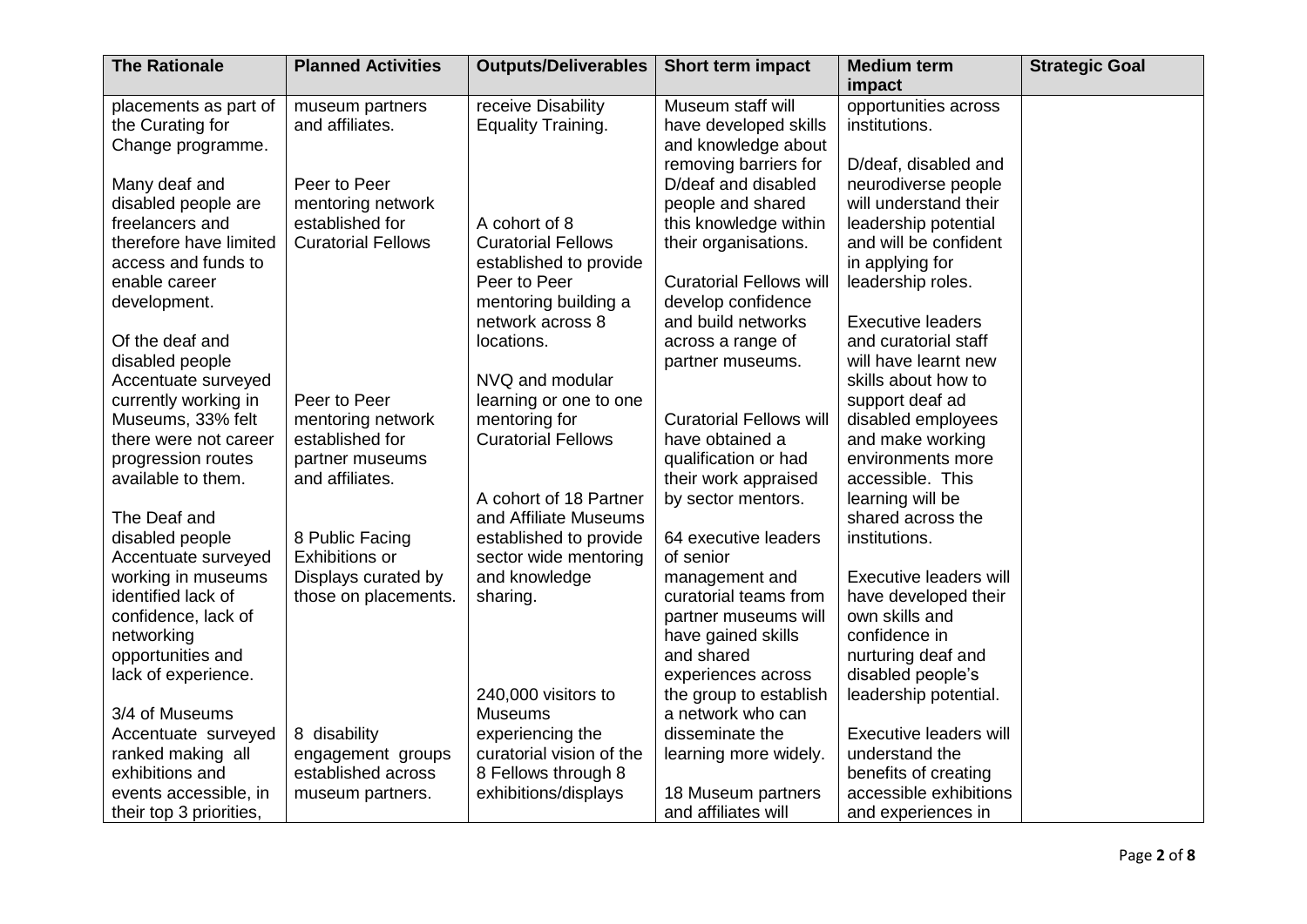| <b>The Rationale</b>  | <b>Planned Activities</b>    | <b>Outputs/Deliverables</b> | <b>Short term impact</b> | <b>Medium term</b>    | <b>Strategic Goal</b> |
|-----------------------|------------------------------|-----------------------------|--------------------------|-----------------------|-----------------------|
|                       |                              |                             |                          | impact                |                       |
| with over half saying |                              |                             | have developed their     | order to fully engage |                       |
| it was their top      |                              |                             | audiences and            | with the communities  |                       |
| priority.             |                              | 48 Local D/deaf and         | visitors will have       | they serve.           |                       |
|                       |                              | disabled people and         | experienced displays     |                       |                       |
|                       | 4 Sector facing              | disabled led                | curated by D/deaf        | Organisations:        |                       |
|                       | forums to share              | organisations               | and disabled people.     |                       |                       |
|                       | learning, establish          | influencing museum          |                          | Museum partners       |                       |
|                       | networks and discuss         | planning and                | Local D/deaf and         | and affiliates will   |                       |
|                       | challenges.                  | engagement.                 | disabled people learn    | have re-examined      |                       |
|                       |                              |                             | more about the role      | their working         |                       |
|                       |                              |                             | of the museum and        | practices and         |                       |
|                       |                              | 300 Museum                  | share their insights     | developed strategies  |                       |
|                       |                              | professionals               | helping to develop       | to be more supportive |                       |
|                       |                              | attending forums            | more accessible          | and inclusive working |                       |
|                       | A range of artist            | developing knowledge        | experiences              | environments.         |                       |
|                       | interventions /              | about diversifying          |                          |                       |                       |
|                       | creative workshops           | workforce for D/deaf        | Museum                   | Museum partners will  |                       |
|                       | lead by D/deaf and           | and disabled people         | professionals will gain  | have developed a      |                       |
|                       | disabled curators.           |                             | insights about the       | supportive network of |                       |
|                       |                              |                             | issues that affect       | organisations who     |                       |
|                       | Website hub for              | Deaf and disabled           | deaf and disabled        | are skilled in        |                       |
|                       | <b>Curatorial Fellows to</b> | artists will lead 24        | people in the            | supporting D/deaf,    |                       |
|                       | share insights from          | creative interventions      | museum sector and        | disabled and          |                       |
|                       | their placements, and        | with partner museums        | can take learning        | neurodiverse          |                       |
|                       | wider learning               | engaging with 800           | back to their            | employees. This       |                       |
|                       | resources for the            | members of the              | institutions.            | network will then     |                       |
|                       | museum sector.               | public.                     |                          | provide advice and    |                       |
|                       |                              |                             | Deaf and disabled        | guidance to other     |                       |
|                       |                              | 40,000 website visits       | artists will have        | museums.              |                       |
|                       | <b>Ongoing Evaluation</b>    | engaging with the           | developed                |                       |                       |
|                       | throughout the               | wider museum sector         | relationships with       |                       |                       |
|                       | project to embed and         | other cultural sector       | museum partners and      | The Sector            |                       |
|                       | share learning.              | organisations and the       | demonstrated their       |                       |                       |
|                       |                              | public.                     | skills in audience       | Leadership will be    |                       |
|                       |                              |                             | engagement.              | more highly skilled,  |                       |
|                       |                              |                             |                          | supportive and        |                       |
|                       |                              | 16 Fellows and              | The learning and         | inclusive.            |                       |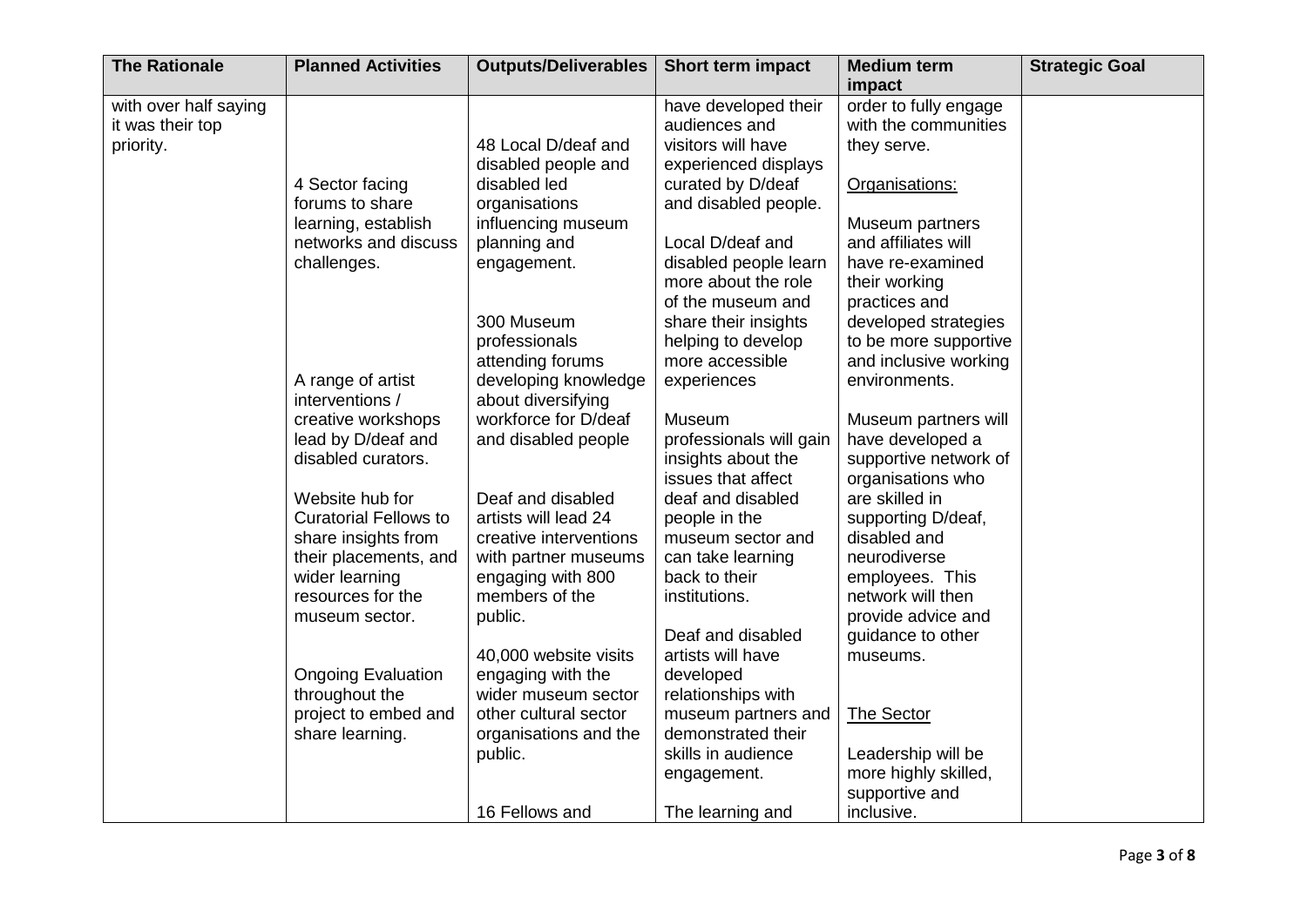| <b>The Rationale</b> | <b>Planned Activities</b> | <b>Outputs/Deliverables</b>                                                                                                                                                                                                                                                                                              | <b>Short term impact</b>                                                                                     | <b>Medium term</b><br>impact                                                                                                                                                                                                                                                                                                                                                                                                                           | <b>Strategic Goal</b> |
|----------------------|---------------------------|--------------------------------------------------------------------------------------------------------------------------------------------------------------------------------------------------------------------------------------------------------------------------------------------------------------------------|--------------------------------------------------------------------------------------------------------------|--------------------------------------------------------------------------------------------------------------------------------------------------------------------------------------------------------------------------------------------------------------------------------------------------------------------------------------------------------------------------------------------------------------------------------------------------------|-----------------------|
|                      |                           | Trainees interviewed,<br>18 museum partner<br>and affiliates<br>interviewed. Four<br>focus groups held. 20<br>wider stakeholders<br>telephone interviews.<br>40 people completing<br>online survey. 400<br>members of the public<br>completing feedback<br>forms from displays<br>and events.<br>1 sector facing report. | discussion from the<br>project will have<br>reached a wider<br>number of<br>organisations and<br>individuals | D/deaf, disabled and<br>neurodiverse people<br>will be visible and<br>active as leaders<br>across the sector<br>ensuring diversity of<br>skills and<br>experiences within<br>the sector.<br>The sector will be<br>more resilient and<br>creative through<br>including more<br>diverse perspectives<br>and experiences.<br>The sector will have<br>engaged with more<br>diverse audiences<br>ensuring museums<br>are relevant and<br>accessible to all. |                       |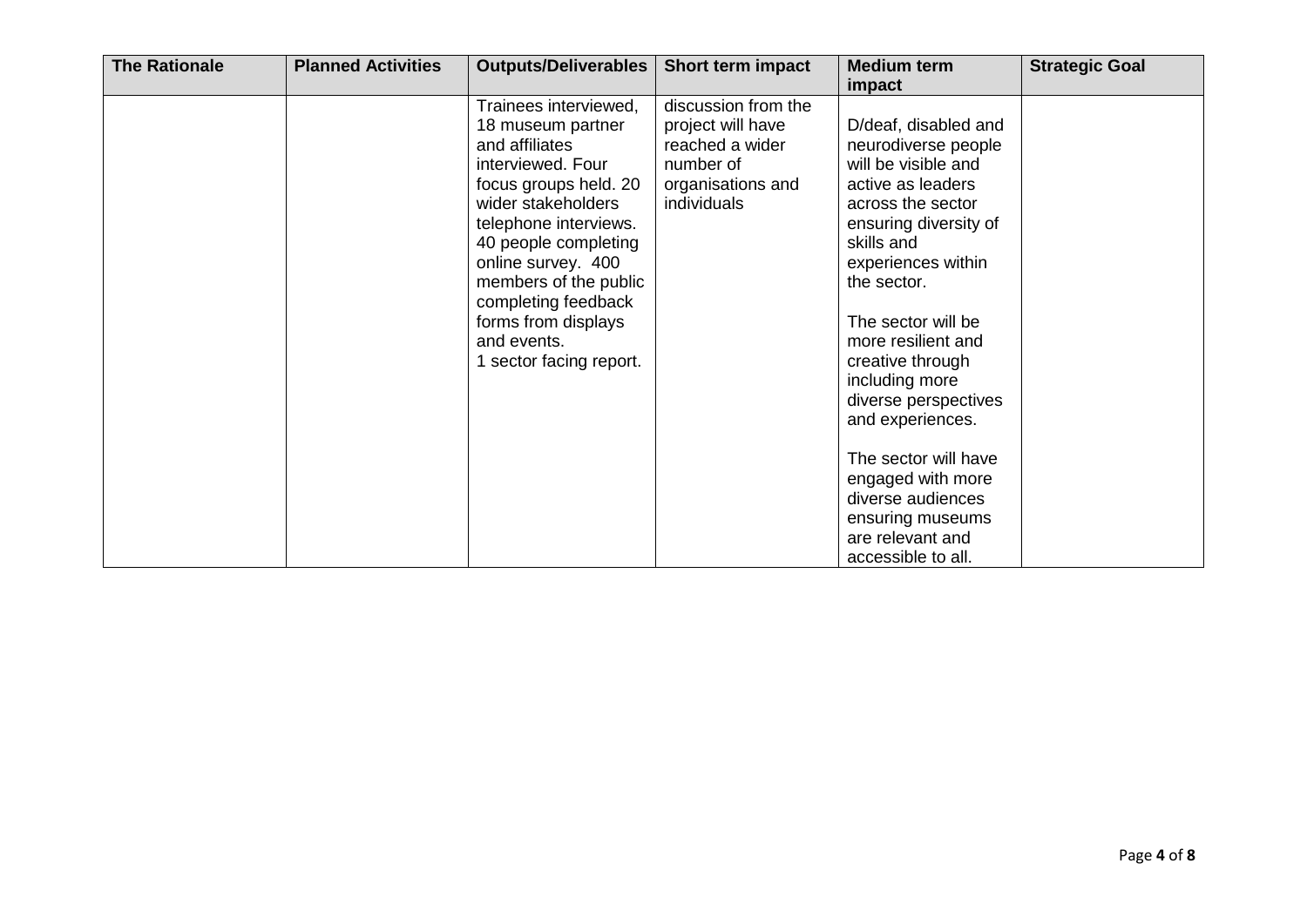# **Evaluation Framework to Measure Success**

In order to assess whether Curating for Change has been successful in achieving the impact we anticipate we have developed the following evaluation framework.

| Impact                                                                              | <b>Measures of Success</b>                      | <b>Methods of Evaluation</b>                          |
|-------------------------------------------------------------------------------------|-------------------------------------------------|-------------------------------------------------------|
| 8 D/deaf, disabled Neurodiverse curators                                            | Successful production of exhibition,            | Internal: Project review meetings, Project monitoring |
| will have developed significant curatorial                                          | display, online collection or major event.      | reports                                               |
| skills and produced their own                                                       |                                                 | External: Focus groups with Fellows and Museum        |
| exhibition/display.                                                                 |                                                 | hosts. Visits to at least 4 exhibitions. Number of    |
|                                                                                     |                                                 | visitors to exhibitions. End of Project Review.       |
| 8 D/deaf, disabled Neurodiverse interns will                                        | Producing an element of an exhibition,          | Internal: Project review meetings, Project monitoring |
| have a better understanding of the range                                            | display or event. Strategy for future           | reports                                               |
| and scope of jobs within museums and<br>developed some basic skills to build on.    | career progression.                             | External: Feedback from interns and museum hosts.     |
|                                                                                     |                                                 | End of project review. Focus group with Interns and   |
|                                                                                     |                                                 | Museum Affiliates.                                    |
| Museum staff will have developed skills and                                         | <b>Undertaking Disability Equality Training</b> | Internal: Project review meetings, Project monitoring |
| knowledge about removing barriers for                                               | (DET), implementing more accessible             | reports                                               |
| D/deaf and disabled people and shared this<br>knowledge within their organisations. | recruitment and support strategies for          | External: Feedback Partner Museum staff and core      |
|                                                                                     | members of staff.                               | delivery team. Numbers of staff attending DET.        |
| Curatorial Fellows will develop confidence,                                         | Confidence to apply for further senior          | Internal: Project review meetings, Project monitoring |
| understand their leadership potential and                                           | curatorial positions. Following up with         | reports                                               |
| build networks across a range of partner<br>museums.                                | museum partners who have been                   | <b>External: Interviews with Fellows</b>              |
|                                                                                     | involved with the project to enable long        |                                                       |
|                                                                                     | term mobility.                                  |                                                       |
| Curatorial Fellows will have obtained a                                             | Successful completion of NVQ or                 | Internal: Project review meetings, Project monitoring |
| qualification or had their work appraised by                                        | completion of mentoring sessions with           | reports                                               |
| sector mentors.                                                                     | external mentor                                 | External: NVQ assessments, interviews with mentors,   |
|                                                                                     |                                                 | interviews with Fellows                               |
| 32 staff members of senior management                                               | Peer to Peer mentoring network                  | Internal: Project review meetings, Project monitoring |
| and curatorial teams from partner museums                                           | established for Museum Partners and             | reports                                               |
| will have gained skills and shared<br>experiences across the group to establish a   | Affiliates which continues post project.        | External: Interviews with Museum staff, feedback      |
| network who can disseminate the learning                                            | Museum staff report learning new skills         | forms after completing DET, End of project review.    |
| more widely.                                                                        | which they shared across their                  |                                                       |
|                                                                                     | organisations.                                  |                                                       |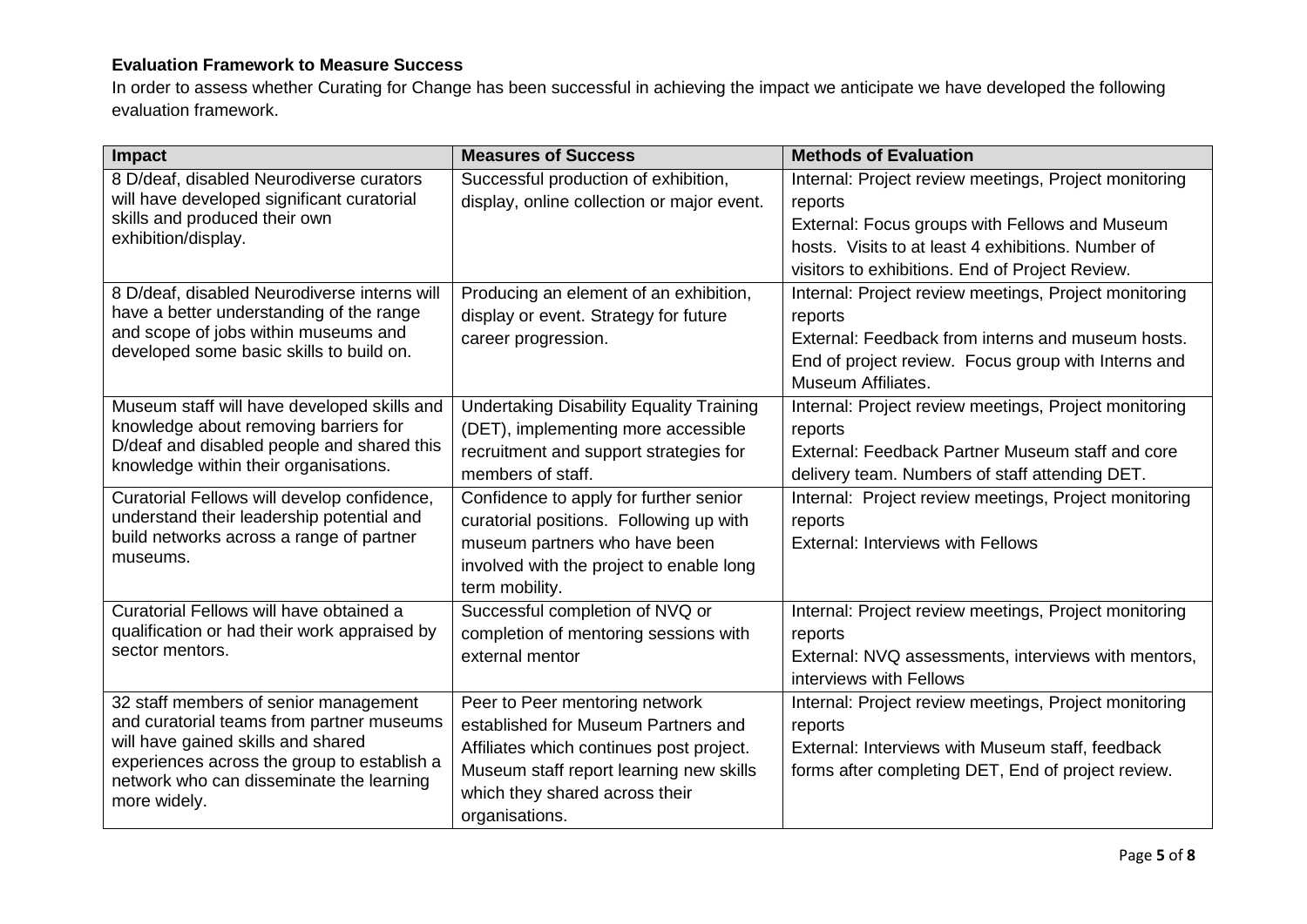| Impact                                                                        | <b>Measures of Success</b>                  | <b>Methods of Evaluation</b>                           |
|-------------------------------------------------------------------------------|---------------------------------------------|--------------------------------------------------------|
| 18 Museum partners and affiliates will have                                   | A more diverse range of people will have    | Internal: Project review meetings, Project monitoring  |
| developed their audiences and visitors will                                   | taken part in displays, exhibitions and     | reports                                                |
| have experienced displays curated by<br>D/deaf and disabled people.           | events.                                     | External: Feedback forms completed by museum           |
|                                                                               |                                             | visitors and community groups. End of project review.  |
|                                                                               |                                             | Visitor numbers.                                       |
| Local D/deaf and disabled people learn                                        | Disability Engagement Groups (DEG)          | Internal: Project review meetings, Project monitoring  |
| more about the role of the museum and                                         | established. Museums implementing           | reports                                                |
| share their insights helping to develop more                                  | suggestions from these groups.              | External: attending a DEG meeting, feedback from       |
| accessible experiences                                                        |                                             | DEG members, End of project review.                    |
| Deaf and disabled artists will have                                           | Deaf and disabled Creatives will have       | Internal: Project review meetings, Project monitoring  |
| developed relationships with museum                                           | been commissioned by Museum                 | reports                                                |
| partners and demonstrated their skills in                                     | Partners to lead public engagement          | External: Feedback from deaf and disabled creatives,   |
| audience engagement.                                                          | events.                                     | number of artists commissioned to lead activities. End |
|                                                                               |                                             | of project review.                                     |
| Executive Leaders will have developed their                                   | Executive Leaders will have reported        | Internal: Project review meetings, Project monitoring  |
| own skills and confidence in nurturing deaf                                   | increased skills and confidence and         | reports                                                |
| and disabled people's leadership potential.                                   | taken lead to implement this learning       | External: interviews with Executive Leaders, end of    |
|                                                                               | within their organisations.                 | project review.                                        |
| Executive Leaders will understand the                                         | Reported commitment to implement            | Internal: Project review meetings, Project monitoring  |
| benefits of creating accessible exhibitions                                   | accessible methodologies in future          | reports                                                |
| and experiences in order to fully engage<br>with the communities they serve.  | exhibition and event delivery.              | External: interviews with Executive Leaders, end of    |
|                                                                               |                                             | project review                                         |
| D/deaf, disabled and neurodiverse people                                      | Fellows will have leadership potential      | Internal: Project review meetings, Project monitoring  |
| will be visible and active as leaders across                                  | recognised by museum partners and           | reports                                                |
| the sector ensuring diversity of skills and<br>experiences within the sector. | affiliates and built wider profile via      | External: interviews with Fellows and museum           |
|                                                                               | website, social media and sector events.    | partners, wider museum online survey, number of        |
|                                                                               |                                             | website views and twitter followers. End of project    |
|                                                                               |                                             | review.                                                |
| The learning and discussion from the                                          | 4 Sector events will be fully booked, Final | Internal: Project review meetings, Project monitoring  |
| project will have reached a wider number of                                   | sector facing report will have been         | reports                                                |
| organisations and individuals.                                                | distributed/downloaded to 1000              | External: Feedback forms from Sector Events, Online    |
|                                                                               | organisations and individuals.              | Survey. Website downloads. End of project review       |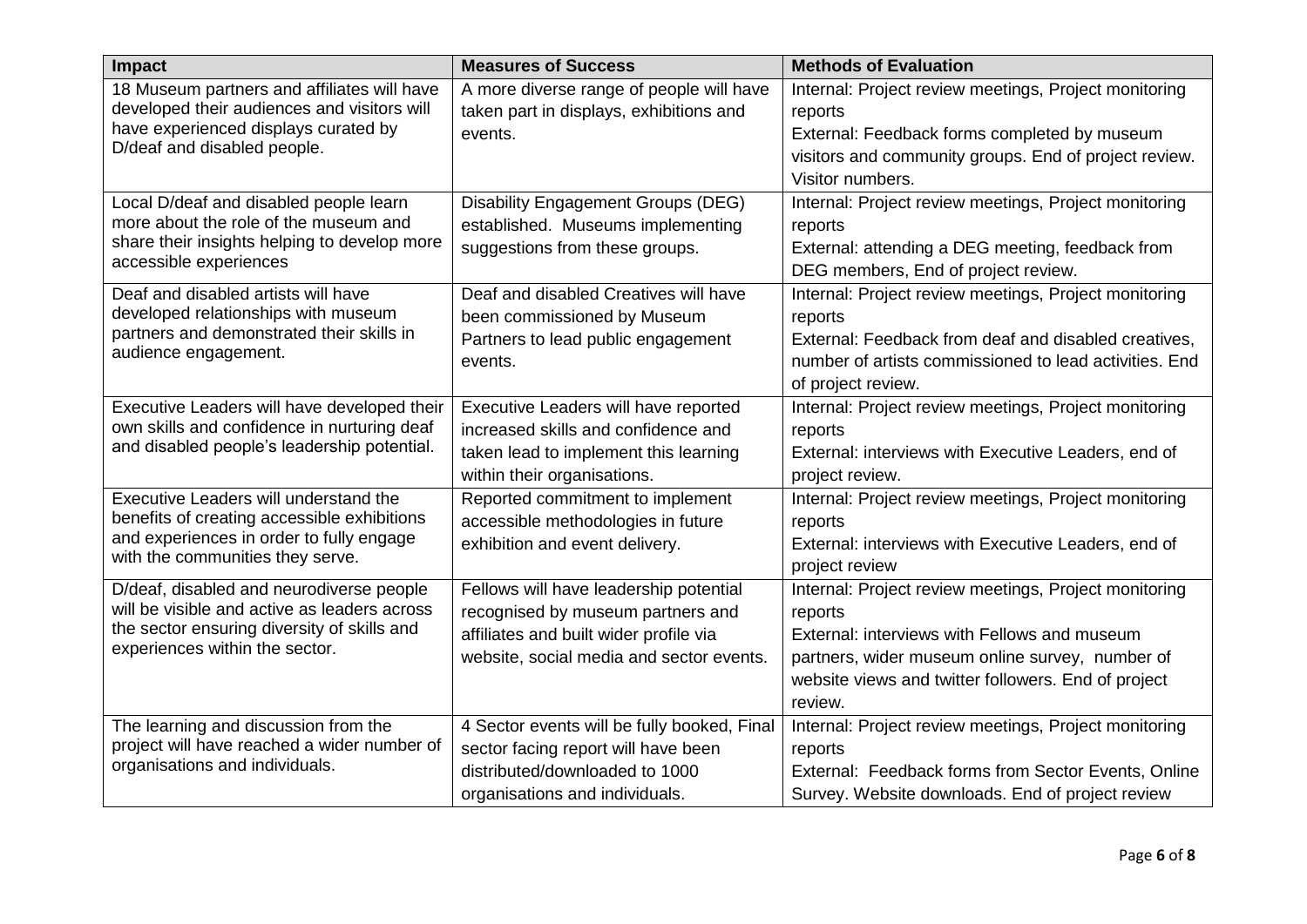## **Collection and Types of Data**

Two types of data will be collected: qualitative and quantitative. We have carefully considered the processes we will use in order to collect this data so as to ensure they are as accessible as possible.

#### **Qualitative Data**

- Collecting comments or feedback from online surveys about the website, workshops, exhibitions and events
- Collecting comments or feedback from Fellows and Interns through interviews and focus groups.
- Collecting comments or feedback from Museum Partners and Affiliates through interviews and focus groups.
- Collecting comments or feedback from the wider public about the exhibitions.
- Collecting feedback about the Disability Engagement Groups through focus groups.
- Collecting feedback about the difference the project has made to people taking part in training and placements.
- Collecting feedback about increased understanding of the lives of disabled people over time, from museum partners and affiliates
- Collecting feedback from museum professionals about the potential changes in working practices.

#### **Quantitative Data**

- Number of Fellows and Interns completing placements
- Number of people attending activities including creative workshops
- Number of people visiting the exhibitions and displays
- Number of people attending the Sector Wide Forums
- Number of people undertaking Disability Equality Training
- Numbers of participants in Disability Engagement Groups
- Numbers of Museum Partners and Affiliates attending mentoring network events
- Numbers of downloads of sector facing report
- Numbers of website visitors
- Number of followers on Twitter from museum and cultural industries.

We will measure our participant numbers against our predicted targets outlined in the table below.

| <b>Activity</b>                       | <b>Fellows</b> | <b>Interns</b> | <b>Museum</b>        | <b>Museum</b>          | <b>Deaf /Disabled</b> | <b>Wider Sector</b> | <b>Public</b> |
|---------------------------------------|----------------|----------------|----------------------|------------------------|-----------------------|---------------------|---------------|
|                                       |                |                | <b>Partner Staff</b> | <b>Affiliate Staff</b> | people/groups         |                     |               |
| 18 month placement                    |                |                |                      |                        |                       |                     |               |
| Shorter taster placement              |                |                |                      |                        |                       |                     |               |
| Members of mentoring network          |                |                | 18                   | 18                     |                       |                     |               |
| Members of Disability Engagement      |                |                |                      |                        | 48                    |                     |               |
| Groups                                |                |                |                      |                        |                       |                     |               |
| People attending 4 sector wide Forums | 8              |                | 18                   | 18                     | 20                    | 228                 |               |